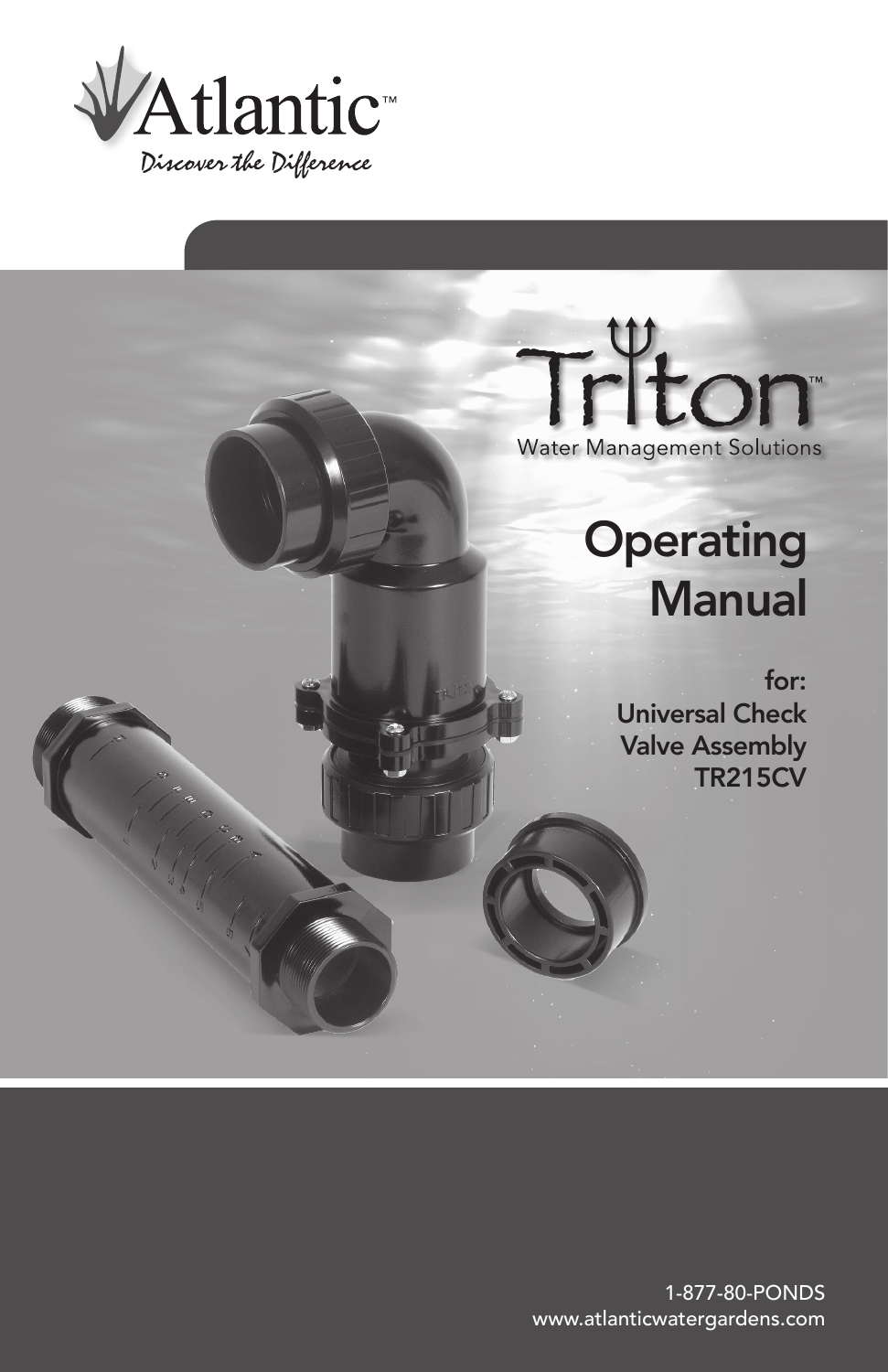## Installation of Triton Check Valve with TidalWave Pump and Atlantic Skimmer and Pump Vaults

Locate the model number of the Atlantic Skimmer/ Pump Vault and TidalWave pump used for this installation on the chart below. Follow the corresponding column down and row across until they intersect. The number or letter at the intersection point is the 'perfect cut' reference mark for this installation. If the corresponding reference mark is a letter, then the 11/2" threaded end of the discharge pipe will be used. If the corresponding reference mark is a number, then the 2" threaded end of the discharge pipe will be used.

|               | <b>OASIS Products</b> |                | <b>PRO SERIES Products</b> |                |                |                |
|---------------|-----------------------|----------------|----------------------------|----------------|----------------|----------------|
|               | <b>PS3900</b>         | <b>PV1700</b>  | <b>PS4600</b>              | <b>PS7000</b>  | <b>PV1800</b>  | <b>PV2300</b>  |
| <b>TW1200</b> | B                     | B              | D                          | G              | B              | G              |
| <b>TW1900</b> | B                     | B              | D                          | G              | <sub>B</sub>   | G              |
| <b>TW2400</b> | B                     | B              | D                          | G              | B              | G              |
| <b>TW3700</b> | A                     | A              | C                          | F              | A              | F              |
| <b>TW4800</b> | $\overline{A}$        | $\overline{A}$ | Ċ                          | F              | A              | F              |
| <b>TW6000</b> | 1                     | 1              | $\overline{2}$             | 5              | 1              | 5              |
| <b>SH1450</b> | E                     | E              | G                          | H              | E              | H              |
| <b>SH2050</b> | E                     | E              | G                          | H              | E              | H              |
| <b>SH3600</b> | E                     | E              | G                          | H              | E              | H              |
| <b>SH5000</b> | B                     | B              | D                          | G              | B              | G              |
| <b>SH6500</b> | B                     | B              | D                          | G              | B              | G              |
| <b>PAF20</b>  | 3                     | 3              | 5                          | $\overline{7}$ | 3              | $\overline{7}$ |
| <b>PAF25</b>  | 3                     | 3              | 5                          | 7              | 3              | $\overline{7}$ |
| <b>PAF40</b>  | 3                     | 3              | 5                          | $\overline{7}$ | 3              | $\overline{7}$ |
| <b>PAF75</b>  | $\overline{3}$        | 3              | 5                          | $\overline{7}$ | 3              | $\overline{7}$ |
| A05           | 3                     | 3              | 5                          | $\overline{7}$ | 3              | $\overline{7}$ |
| <b>A05L</b>   | $\overline{2}$        | $\overline{2}$ | $\overline{4}$             | 6              | $\overline{2}$ | 6              |
|               | $\overline{2}$        | $\overline{2}$ |                            |                | $\overline{2}$ |                |
| A21           |                       |                | $\overline{4}$             | 6              |                | 6              |

## Discharge Pipe "Perfect-Cut" Reference Chart

Shaded areas denote pumps that exceed maximum flow rates or dimension for use with the corresponding Skimmer/ Pump Vault. Use of this equipment combination is not recommended and could void the warranty.

- \* The discharge pipe can be extended with 2" PVC pipe and a coupling for use with the PS15000 Skimmer or Pump Vaults Extensions.
- \* Atlantic Classic Skimmers (PS4000/4500), use the same 'perfect cut' dimensions as the PS4600.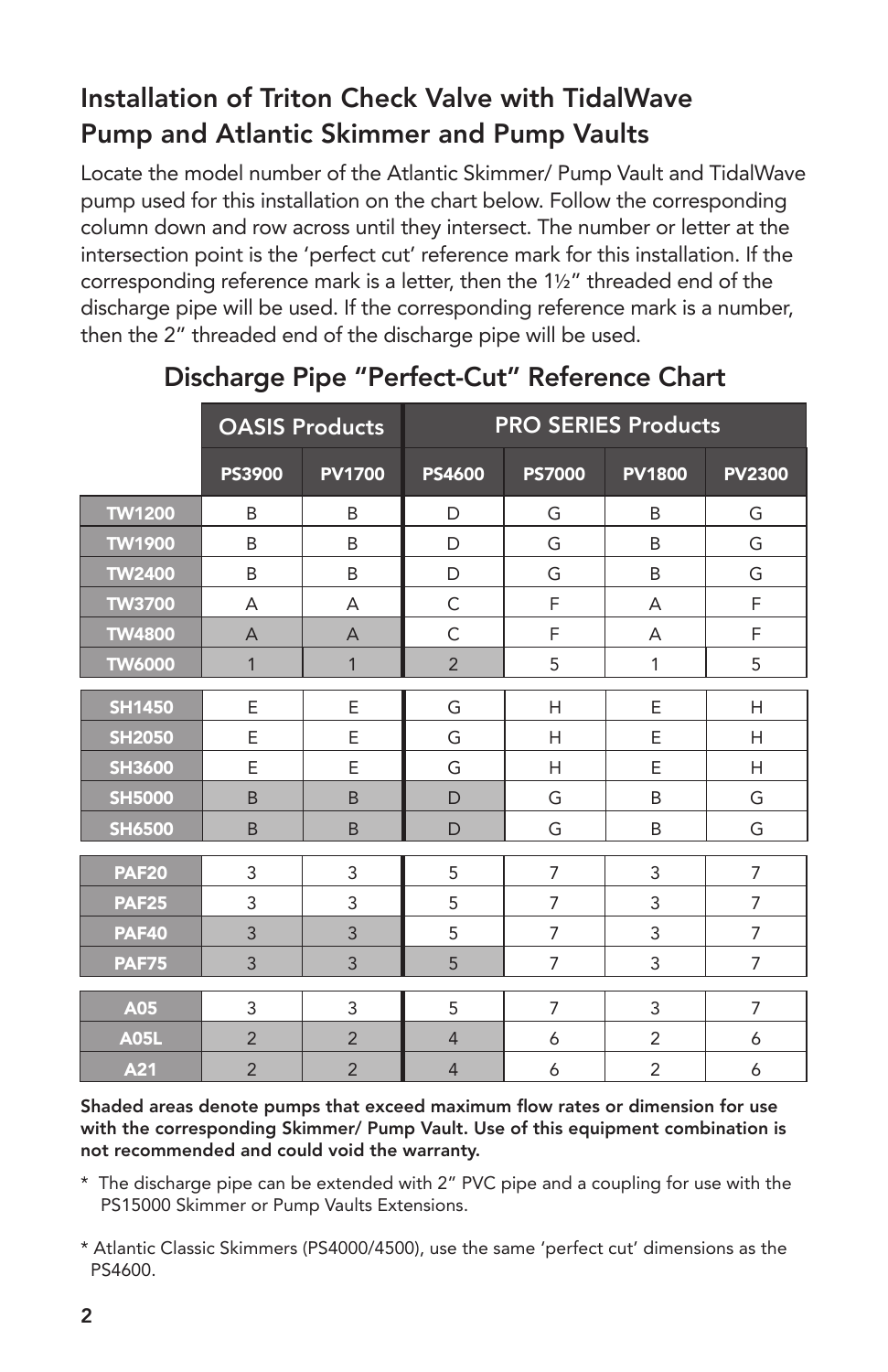Locate the correct reference mark for this installation on the discharge pipe. Using a hacksaw or PVC saw, cut the pipe at this mark being careful to make a clean, square cut. Discard the end of the discharge pipe that will not be used.



Use a small piece of sandpaper to smooth out the cut end of the discharge pipe. Clean the 2" socket fitting on the bottom of the check valve and the cut



end of the discharge pipe with PVC cleaner/ primer. Apply PVC glue and insert the discharge pipe into the 2" socket fitting. Hold the discharge pipe firmly in place for a few seconds, giving the glue time to set up.

NOTE: If you have removed the 2" socket fitting from the bottom of the check valve prior to gluing the connection, make sure to slide the union nut onto the discharge pipe before gluing the socket fitting in place.

Attach the Triton Check Valve to the TidalWave pump, by threading the discharge pipe into the pump discharge.

NOTE: If you are installing a TW2 series pump, you will need to use the threaded transition coupling that is supplied with the pump to make this connection. If you are installing a SH series pump, you will need to use the threaded transition elbow that is supplied with the pump to make this connection.

Place the TidalWave pump with installed Triton Check Valve into your Atlantic Skimmer/ Pump Vault. Connect the outlet fitting of the Triton Check Valve to the PVC supply line that feeds the waterfall using PVC glue and Cleaner.